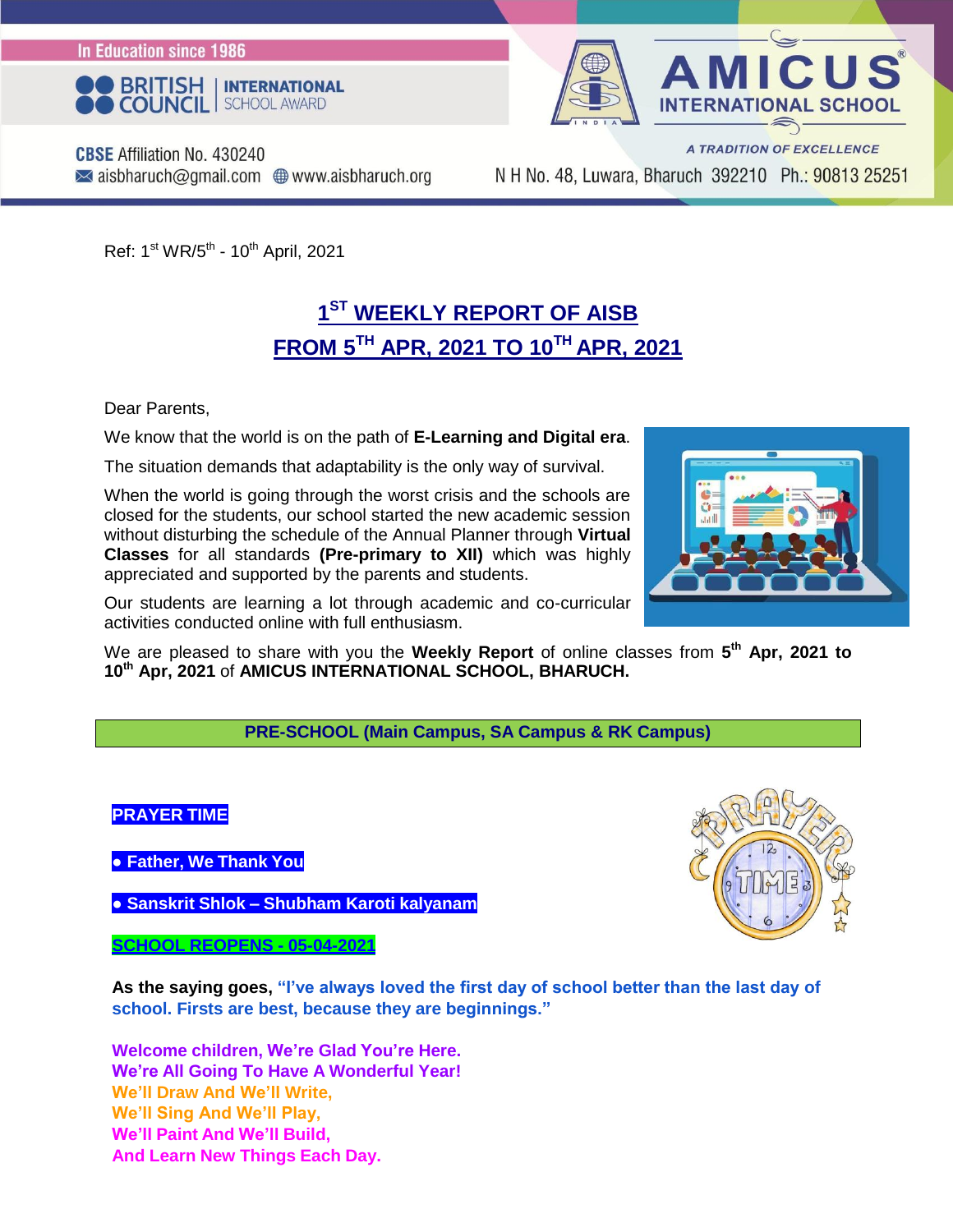**Children enjoyed puppet story on the very first day.**



#### **JOY GROUP**

| <b>CIRCLE</b><br><b>TIME/RHYMES</b> | Interaction with kids, Hungry caterpillar story through puppet and Magic<br>show. Toddlers enjoyed "Twinkle Twinkle little star" with teachers. |
|-------------------------------------|-------------------------------------------------------------------------------------------------------------------------------------------------|
| <b>ENGLISH</b>                      | Introduced the alphabet "A", showing different pictures and activity.                                                                           |
| <b>MATHS</b>                        | Introduced number "1" with activity.                                                                                                            |
| <b>GK</b>                           | Educator showed the picture of Body parts (eyes, ears, nose, tongue,<br>face)                                                                   |
| <b>FINE MOTORS</b>                  | Children enjoyed paper crumpling with old newspapers.                                                                                           |
| <b>GROSS MOTORS</b>                 | Toddlers enjoyed line walking, zig zag, circle walking and walking on<br>triangles.                                                             |
| <b>LIFE SKILLS</b>                  | Teachers explained to kids how to get ready for an online session.                                                                              |
| <b>YOGA SESSION</b>                 | Teacher taught yoga sitting posture.                                                                                                            |



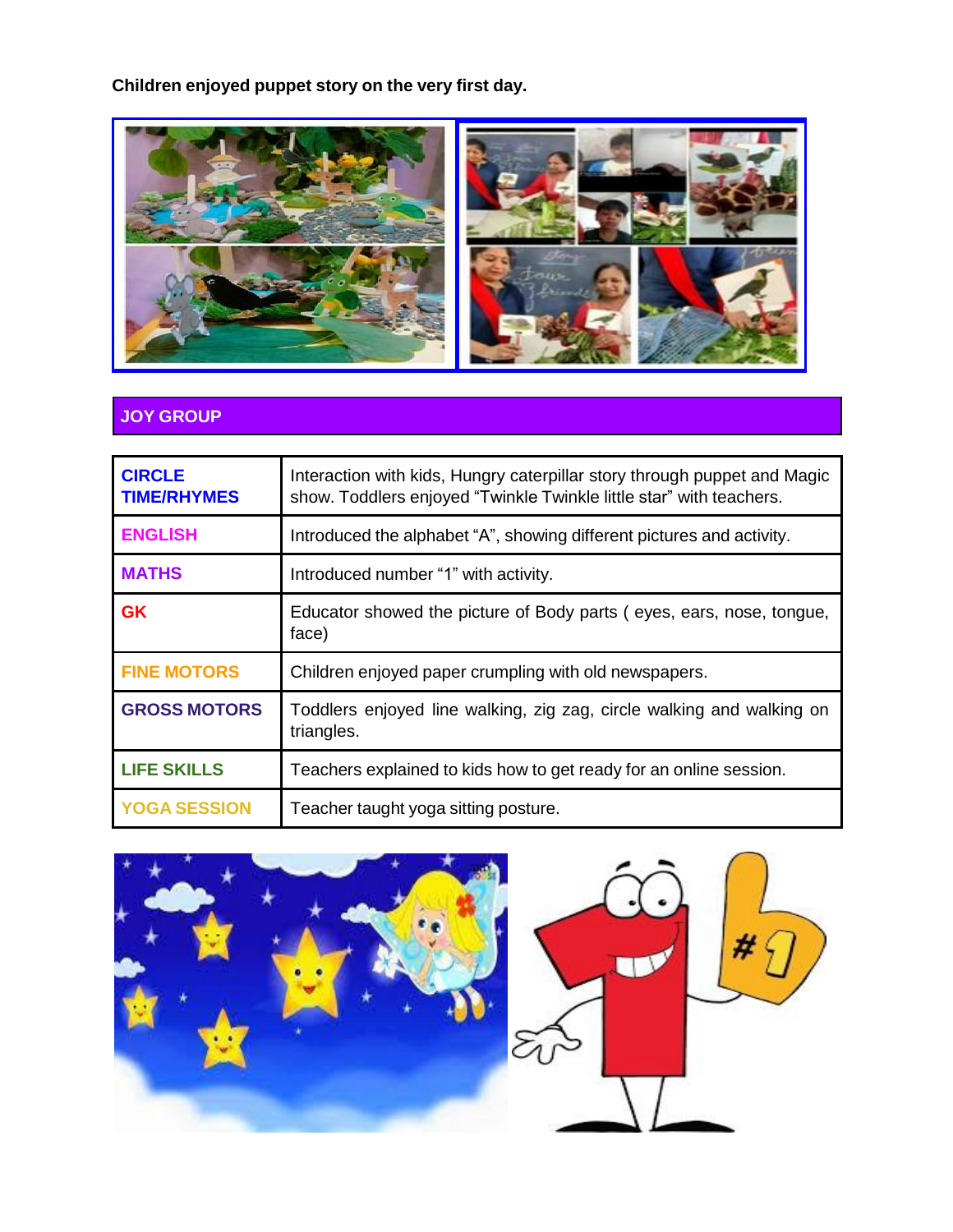| <b>CIRCLE</b><br><b>TIME/RHYMES</b> | School visit. Introduction of students with teachers. Puppet story of<br>"Four Friends" were enacted by teachers.<br>"Twinkle twinkle little star" rhyme done with action. |
|-------------------------------------|----------------------------------------------------------------------------------------------------------------------------------------------------------------------------|
| <b>ENGLISH</b>                      | Introduced standing line in the textbook.                                                                                                                                  |
| <b>MATHS</b>                        | Introduced standing line in textbook and notebook.                                                                                                                         |
| <b>GK</b>                           | Introduced opposites like (big $\times$ small), (heavy $\times$ light) showing<br>different pictures.                                                                      |
| <b>FINE MOTORS</b>                  | Children enjoyed Paper crumpling (old newspaper)                                                                                                                           |
| <b>GROSS MOTORS</b>                 | Toddlers enjoyed walking on the line, zig zag, circle walking and<br>walking on triangles.                                                                                 |
| <b>LIFE SKILLS</b>                  | Teachers explained to kids how to get ready for an online session.                                                                                                         |
| <b>YOGA</b>                         | Teacher taught yoga sitting posture.                                                                                                                                       |
| <b>ART &amp; CRAFT</b>              | Kids enjoyed doing the activity of Wooly sheep.                                                                                                                            |



#### **LKG**

| <b>CIRCLE</b><br><b>TIME/RHYMES</b> | School visit, Introduction of students with teachers. Puppet story of<br>"Four Friends" were enacted by teachers.<br>Hindi Rhyme "Savera". |
|-------------------------------------|--------------------------------------------------------------------------------------------------------------------------------------------|
| <b>ENGLISH</b>                      | Revision of 'A to Z', Introduced small letter 'a' and 'b'.                                                                                 |
| <b>MATHS</b>                        | Revision of 1 to 20.                                                                                                                       |
| <b>EVS</b>                          | Me and myself (Theme 1 - my body parts, page number 16, 17)                                                                                |
| <b>HINDI</b>                        | Hindi pattern writing, '3" writing in workbook and notebook.                                                                               |
| <b>YOGA</b>                         | Children learned Om chanting AND Anulom Vilom.                                                                                             |
| <b>ART &amp; CRAFT</b>              | Spotted cock, introduction of Primary colours.                                                                                             |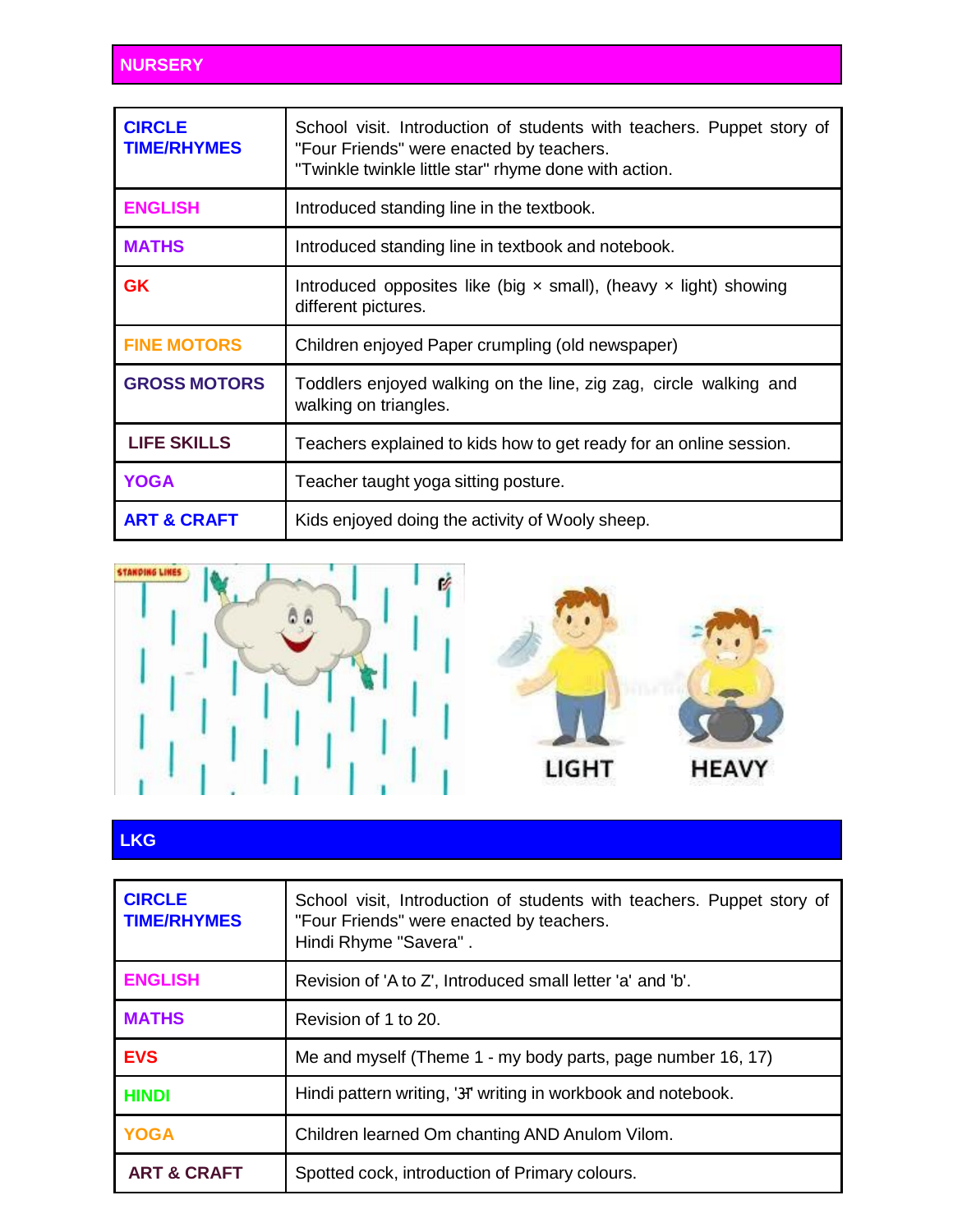

#### **UKG**

| <b>CIRCLE</b><br><b>TIME/RHYMES</b> | Children joyfully enjoyed "Ten little fingers" and in Hindi Prarthana.                           |
|-------------------------------------|--------------------------------------------------------------------------------------------------|
| <b>ENGLISH</b>                      | Revision of small cursive writing. Teachers Introduced capital cursive<br>writing from "A to D". |
| <b>MATHS</b>                        | Revision 1 to 100.                                                                               |
| <b>EVS</b>                          | Kids learned Parts of Body with pictures and discussed questions and<br>answers in a play way.   |
| <b>HINDI</b>                        | Revision of swar.                                                                                |
| <b>YOGA</b>                         | Kids enjoyed Om chanting, and Anulom Vilom.                                                      |



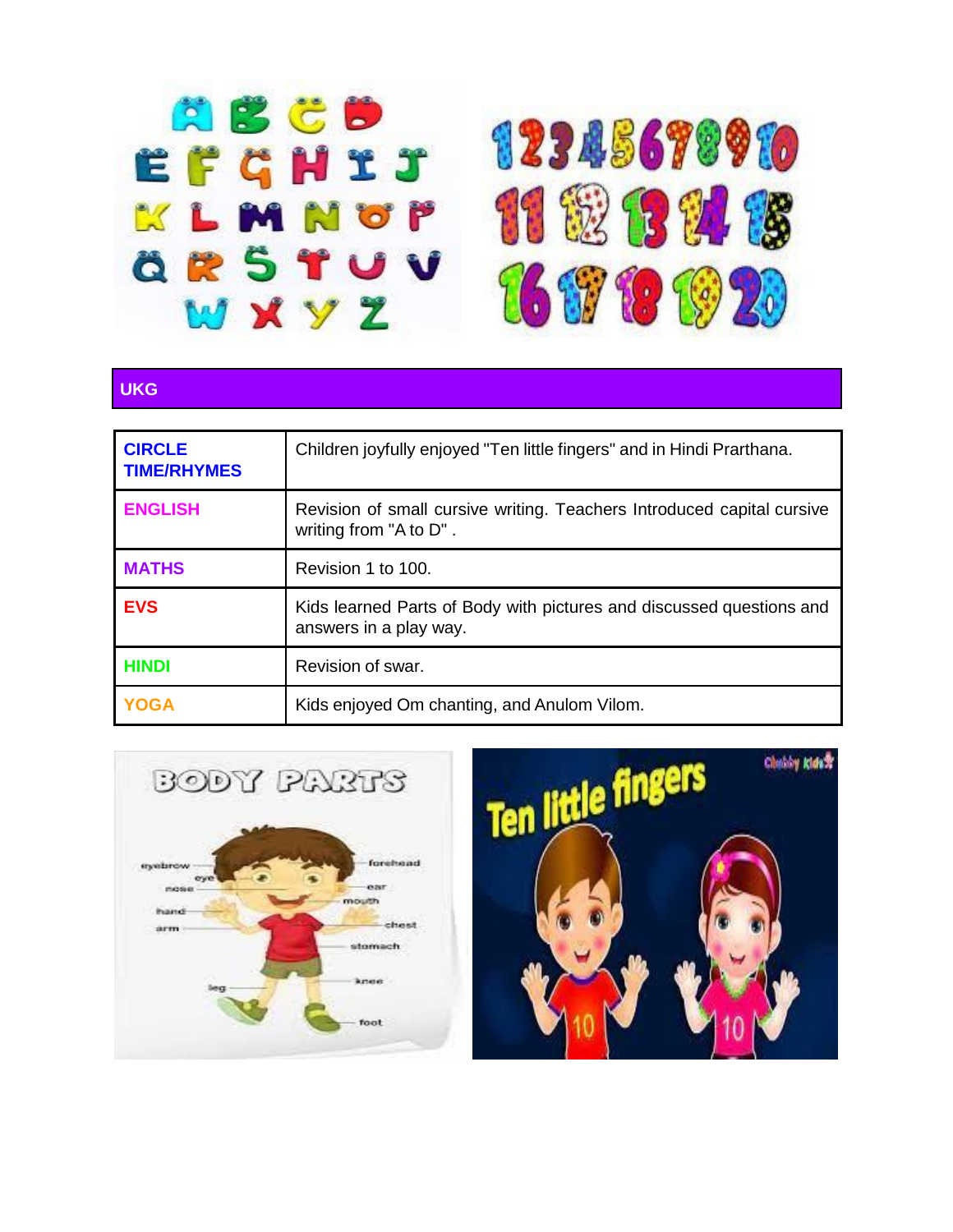#### **EVENTS & CELEBRATIONS:**

#### *SAND ACTIVITY*

**Children learn through play, and sand is no different. While playing with sand you give children the freedom to explore, create, and ask questions. In this context, our teachers had planned sand activity on 07/04/2021, where kids learned**

- **1. Hand & eye coordination**
- **2. Promotes creativity & imagination.**
- **3. Sensory development**
- **4. Socialization**
- **5. Language development**
- **6. Overcoming challenges.**

#### **Our little toddlers enjoyed the activity thoroughly..**

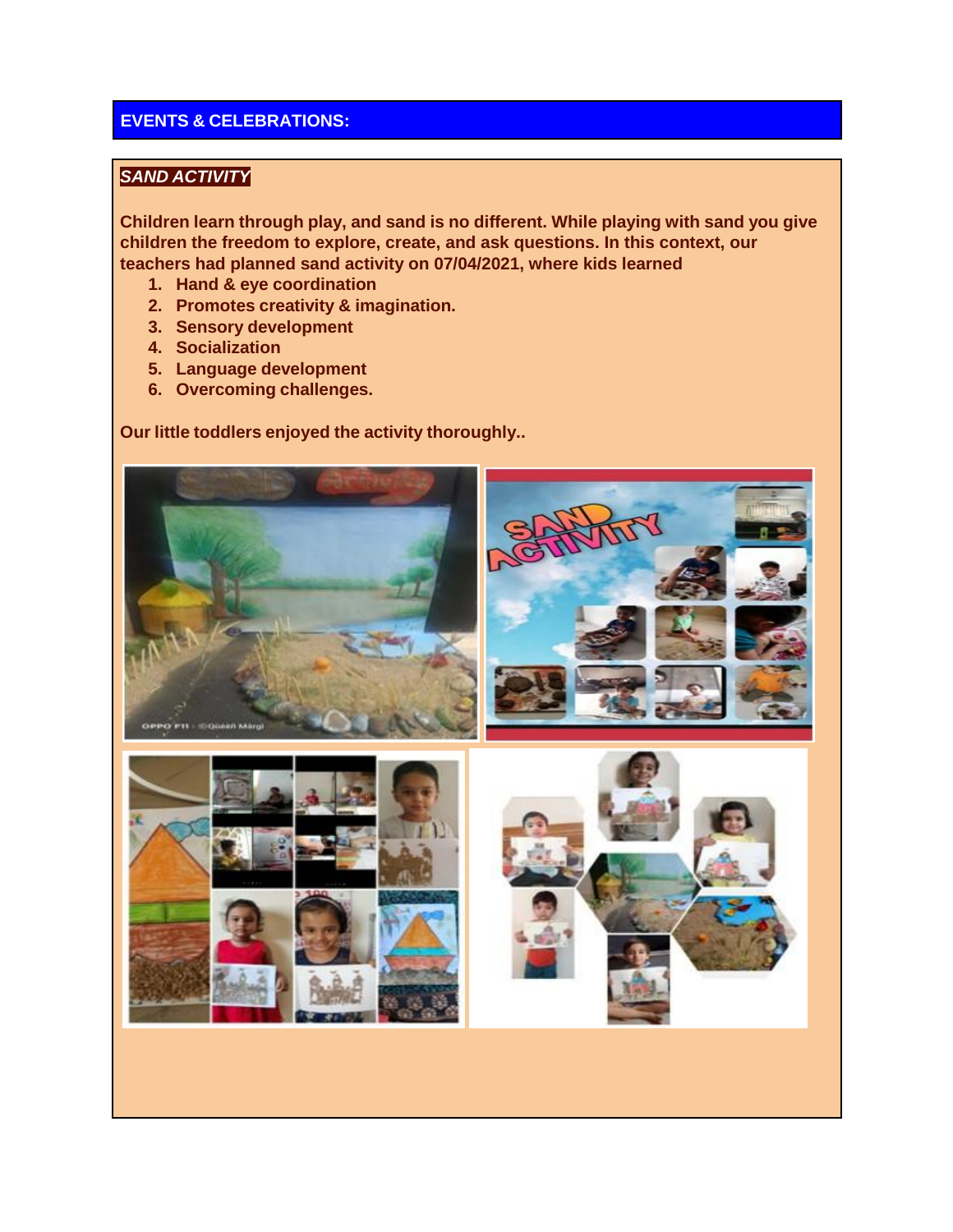### *CODING*

**This year AMICUS PRE SCHOOL has introduced Coding for our little toddlers, we organised a special meeting for our valuable parents to give a brief understanding and importance of coding on 9th April 2021.**



#### **PRIMARY, SECONDARY & HIGHER SECONDARY**



| <b>SUBJECTS</b> | <b>STUDENTS LEARNED</b>                                                                                                                                            |
|-----------------|--------------------------------------------------------------------------------------------------------------------------------------------------------------------|
| <b>English</b>  | Small and capital cursive letters, three and four letter words with vowels a, e, i, o and<br>u. A video had been shown related to the topic vowels and consonants. |
| <b>Hindi</b>    | स्वर, व्यंजन, दो तीन और चार अक्षर के शब्द                                                                                                                          |
| <b>EVS</b>      | Students were learnt and wrote "Days of the week", "Months of the year" and Myself.                                                                                |
| <b>Maths</b>    | Students learned about number names.                                                                                                                               |
| <b>Computer</b> | Students learned about the introduction of computer.                                                                                                               |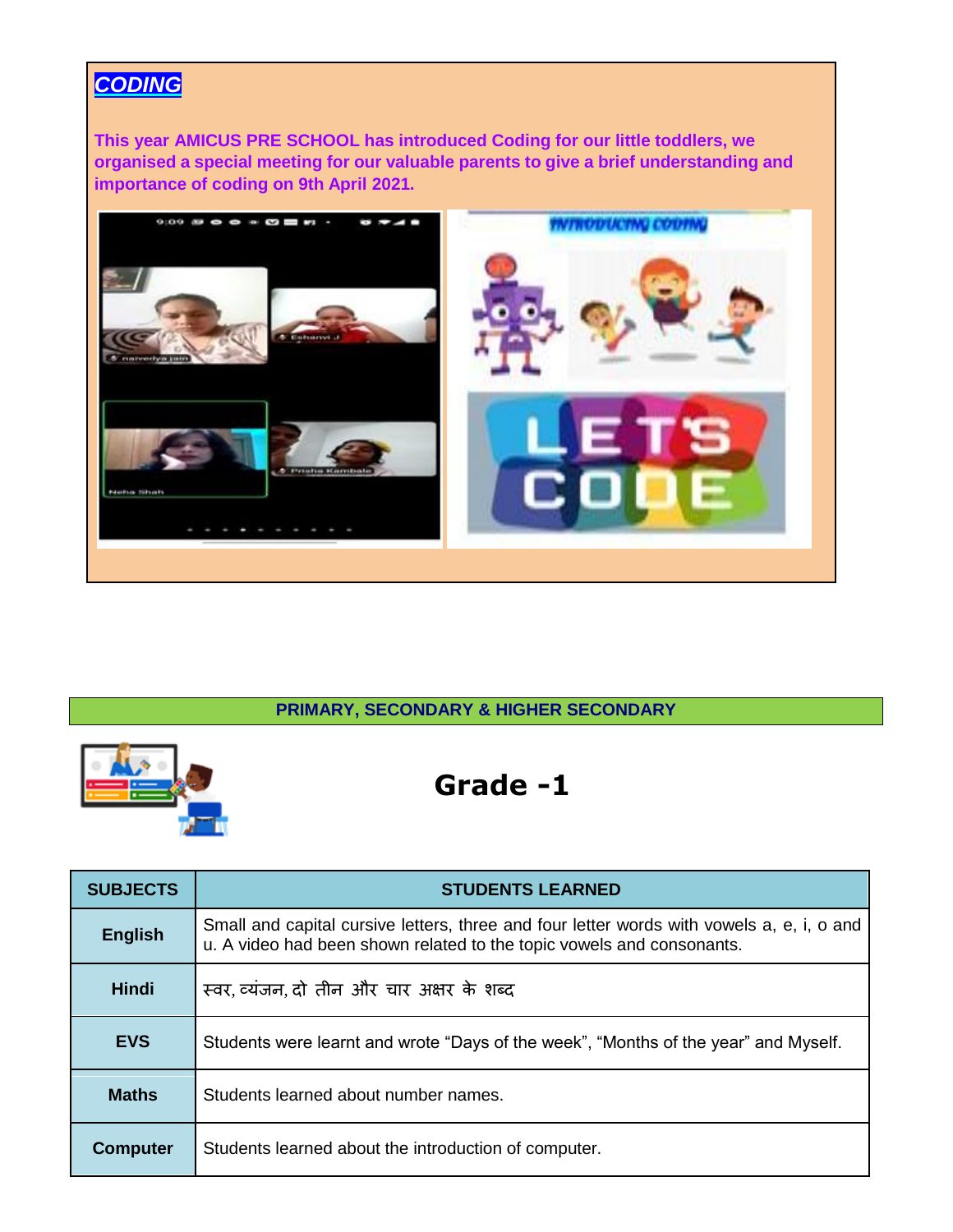| <b>GK</b>                | No class conducted.                                                                   |
|--------------------------|---------------------------------------------------------------------------------------|
| <b>Arts &amp; Crafts</b> | Mushroom: Page no 3, Draw a butterfly and colour this beautiful picture with crayons. |
| <b>Dance</b>             | Students enjoyed dance on "Jiya jiya re" song.                                        |



| <b>SUBJECTS</b>          | <b>STUDENTS LEARNED</b>                                                                                                                                                                                                  |
|--------------------------|--------------------------------------------------------------------------------------------------------------------------------------------------------------------------------------------------------------------------|
| <b>English</b>           | Literature :- Chapter-1 "Geetha's Biscuits" was taught through enactment and few<br>moral values were taught.<br><b>Grammar :-</b> Chapter-13 "Punctuation" was introduced and few practice exercises<br>were discussed. |
| <b>Hindi</b>             | रजनीगंधा पाठ-१"आओ सब मिल गाएँ" मूलभाव एवं शब्दार्थ करवाए गए।                                                                                                                                                             |
| <b>EVS</b>               | Chapter-1 "About Myself" was taught by introduction of everyone and asking hobbies.<br>Hard words were completed.                                                                                                        |
| <b>Maths</b>             | Numbers 1 to 100 (Revision) explained Number names, Before, after and in between,<br>Tens and ones, Odd and even Numbers, Ascending and descending order.                                                                |
| <b>Computer</b>          | Students learned about computer vs man.                                                                                                                                                                                  |
| <b>GK</b>                | Students learned about Flightless birds and Big cats.                                                                                                                                                                    |
| <b>Arts &amp; Crafts</b> | Loaded Ganesh: Page no. 3, Join the dots and colour.                                                                                                                                                                     |
| <b>Dance</b>             | Students enjoyed the dance on "Badal pe paun hai" song.                                                                                                                                                                  |



| <b>SUBJECTS</b> | <b>STUDENTS LEARNED</b>                                                                                                                                                                                      |
|-----------------|--------------------------------------------------------------------------------------------------------------------------------------------------------------------------------------------------------------|
| <b>English</b>  | <b>Literature :-</b> Chapter-1 "Dorothy meets the scarecrow" was taught through<br>enactment.<br><b>Grammar :-</b> Chapter-1 Nouns- Collective nouns was introduced and few practice<br>exercises were done. |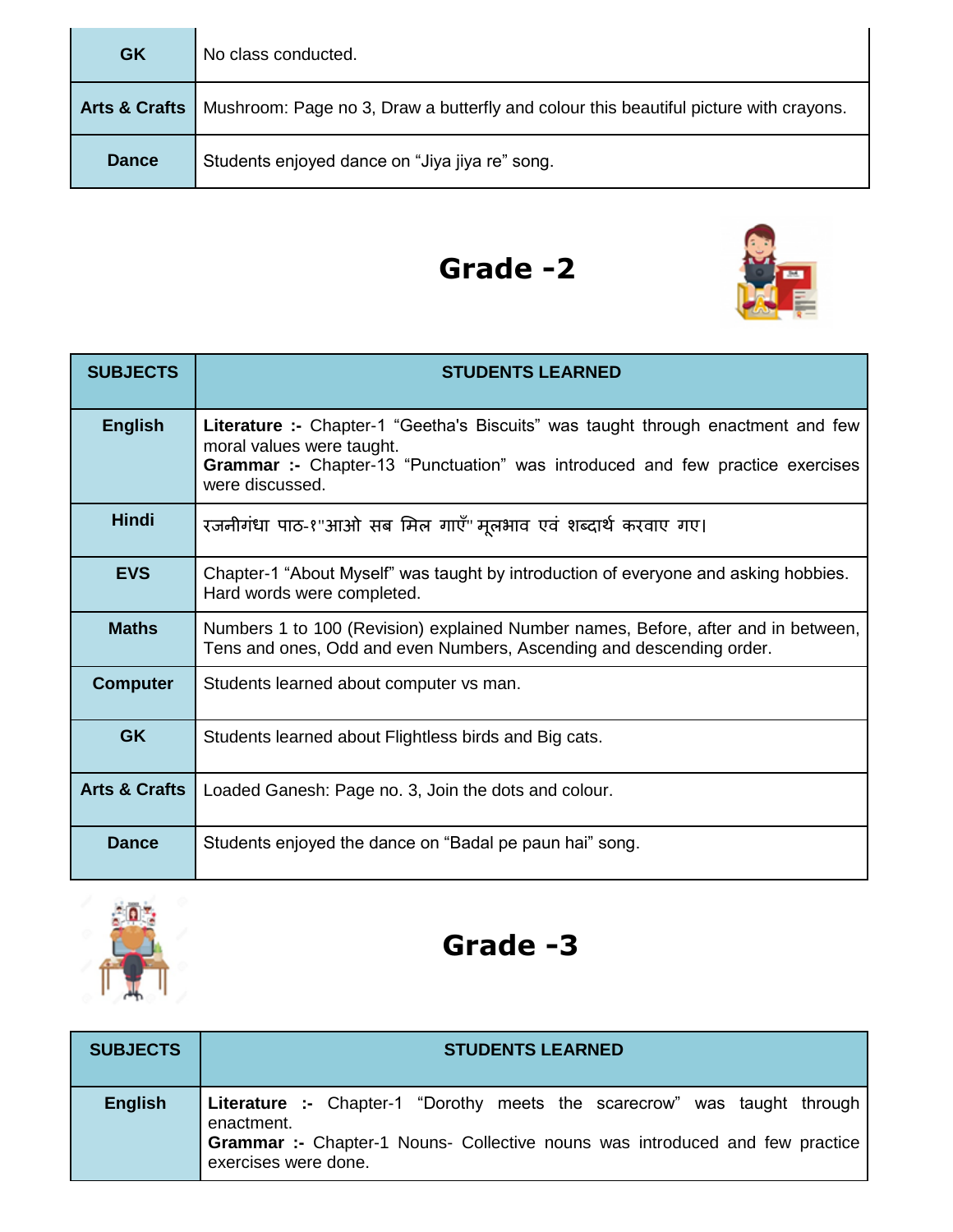| <b>Hindi</b>             | <b>व्याकरण</b> - पाठ १- "भाषा" को वीडियो के माध्यम से समझा, तथा अभ्यास कार्य किया ।                                                      |
|--------------------------|------------------------------------------------------------------------------------------------------------------------------------------|
| <b>Science</b>           | Students were explained Ch-1 " Eating habits of animals". Shown video related to the<br>chapter for better understanding, Keywords done. |
| <b>SST</b>               | Chapter-1 "Families" was introduced by explaining different types of families.                                                           |
| <b>Maths</b>             | Numbers (up to 9999) explained: predecessor, successor, place value, Numbers<br>names of 1000 to 10,000.                                 |
| <b>Computer</b>          | Students learned about input, processing and output.                                                                                     |
| <b>GK</b>                | Ch-1 "Cactus Plant" and Ch-2 "Unusual animal names" were discussed and<br>explained. Exercises of these chapters completed.              |
| <b>Arts &amp; Crafts</b> | Crane: Page no 3, Join the dots of the beautiful bird and colour it.                                                                     |
| <b>Dance</b>             | Students enjoyed the dance on "Dil duba" song.                                                                                           |



| <b>SUBJECTS</b>          | <b>STUDENTS LEARNED</b>                                                                                                                                                                   |
|--------------------------|-------------------------------------------------------------------------------------------------------------------------------------------------------------------------------------------|
| <b>English</b>           | Literature :- Chapter-1 "Pippi Longs tocking" was completed through enactment.<br>Grammar :- Chapter-1 Nouns-Compound nouns" was introduced and few practice<br>exercises were discussed. |
| <b>Hindi</b>             | व्याकरण - पाठ -१ भाषा का पठन -पाठन करते हुए भाषा के भेदों को समझा                                                                                                                         |
| <b>Science</b>           | Explanation of Ch-1 "Food our basic need" completed using ppt. Shown videos for<br>better understanding and keywords done.                                                                |
| <b>SST</b>               | In the chapter "Types and elements of maps" students learnt the difference between<br>globe and maps. They also learnt the kinds, scale and colours of maps.                              |
| <b>Maths</b>             | Chapter-1 "Place Value" explained in revision exercise expanded form, predecessor,<br>successor, place value face value, smallest and largest numbers, 6-digit Number<br>names.           |
| <b>Computer</b>          | Ch-1 "Input and output devices",<br>Discussed about computer systems and functions.                                                                                                       |
| <b>GK</b>                | Ch-1 "Wonderful Waterfalls" and Ch-2 "Mountain Ranges Around The World" were<br>discussed and explained to the students. Exercises of these chapters completed.                           |
| <b>Arts &amp; Crafts</b> | Vegetable: Page no 3, To eat healthy vegetables make them more attractive by<br>colouring.                                                                                                |
| <b>Dance</b>             | Students enjoyed the dance on "Dil duba" song.                                                                                                                                            |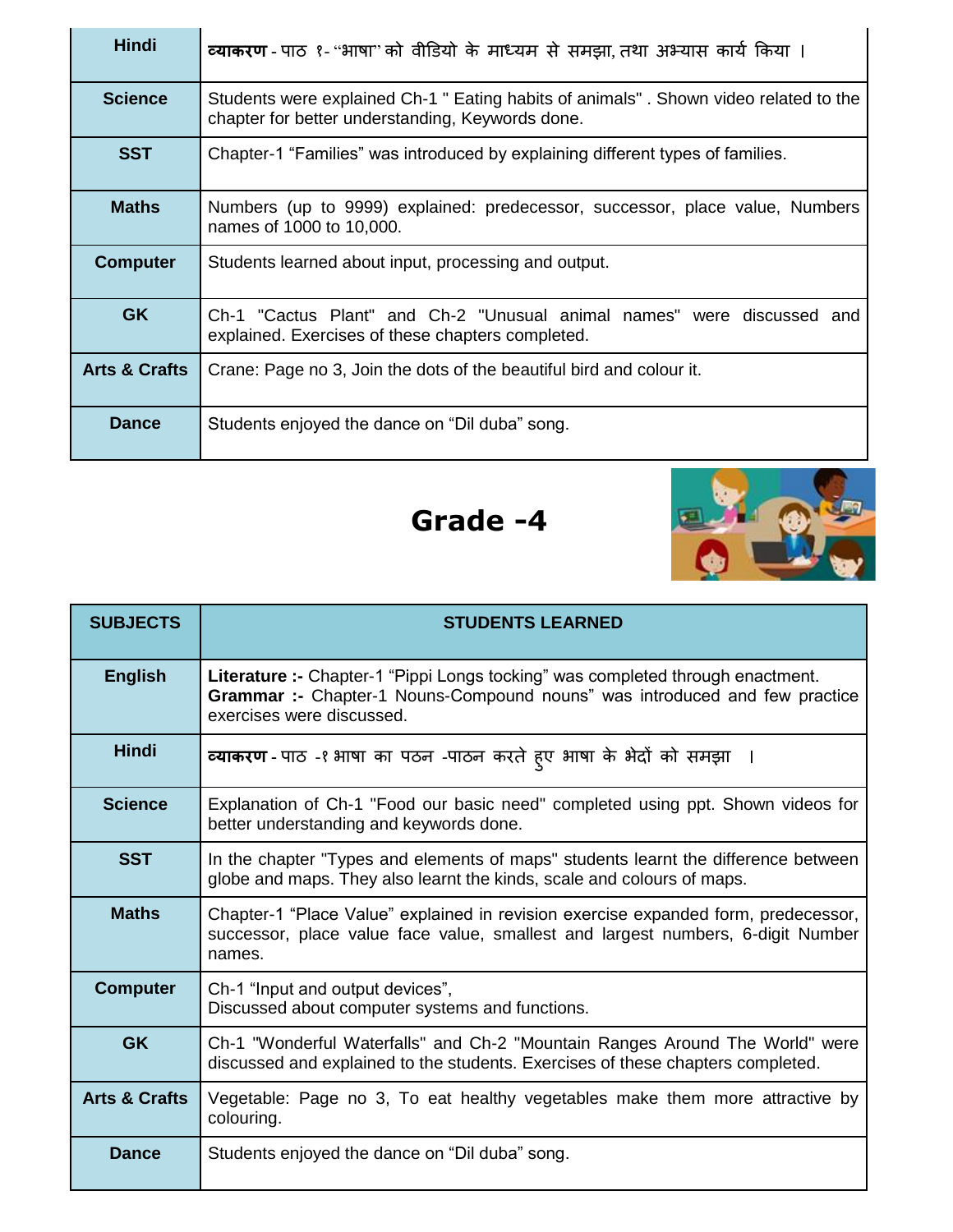

| <b>SUBJECTS</b>          | <b>STUDENTS LEARNED</b>                                                                                                                                                                                                                                                                 |
|--------------------------|-----------------------------------------------------------------------------------------------------------------------------------------------------------------------------------------------------------------------------------------------------------------------------------------|
| <b>English</b>           | <b>Literature :-</b> Lesson-1 completed with reading and explanation. Hard words, Word-<br>meanings and Question- Answers have been given for writing in homework.                                                                                                                      |
| <b>Hindi</b>             | No class conducted.                                                                                                                                                                                                                                                                     |
| <b>Science</b>           | Students were introduced with a new lesson "Growing Plants". Explanation of the<br>lesson has been done. Different types of examples have been given during the<br>explanation. Keywords and hard-words of this lesson have been done. One class test<br>also conducted of this lesson. |
| <b>SST</b>               | Chapter-1 "Motion of the Earth" was explained by using the "Globe Earth" app and an<br>experiment showing motion of a bangle and tennis ball to explain the axis of the<br>globe.                                                                                                       |
| <b>Maths</b>             | Oral test of Multiplication tables from 1 to 15 has been taken. In lesson "Place Value"<br>explained place value, face value, expanded form with examples.                                                                                                                              |
| <b>Computer</b>          | Ch-1 "Evolution of Computers".<br>Discussed about history of computers and different calculating devices.                                                                                                                                                                               |
| <b>GK</b>                | Ch-1 "The Ocean Is My home" and ch-2 "Aquatic Plants" were discussed and<br>explained to the students. Exercises of these chapters completed                                                                                                                                            |
| <b>Arts &amp; Crafts</b> | bird, page no 3, join the dots and help the bird to look colourful.                                                                                                                                                                                                                     |
| Dance                    | Students enjoyed the dance on Saturday Saturday song.                                                                                                                                                                                                                                   |



| <b>SUBJECTS</b> | <b>STUDENTS LEARNED</b>                                                                                                                                                                    |
|-----------------|--------------------------------------------------------------------------------------------------------------------------------------------------------------------------------------------|
| <b>English</b>  | <b>Literature :-</b> Poem-1- completed with explanation. Word-meanings, name of the<br>characters and question-answers have been given for homework.                                       |
| <b>Hindi</b>    | <b>रजनीगंधा</b> :- पाठ 1 - "विहान" कविता की व्याख्या एवं पठन-पाठ साथ ही प्रश्न उत्तर का<br>तिखित अभ्यास<br>पाठ 2 - "जफर मियां की लगन" - कहानी का पठन-पाठन एवं प्रश्न उत्तर का लिखित अभ्यास |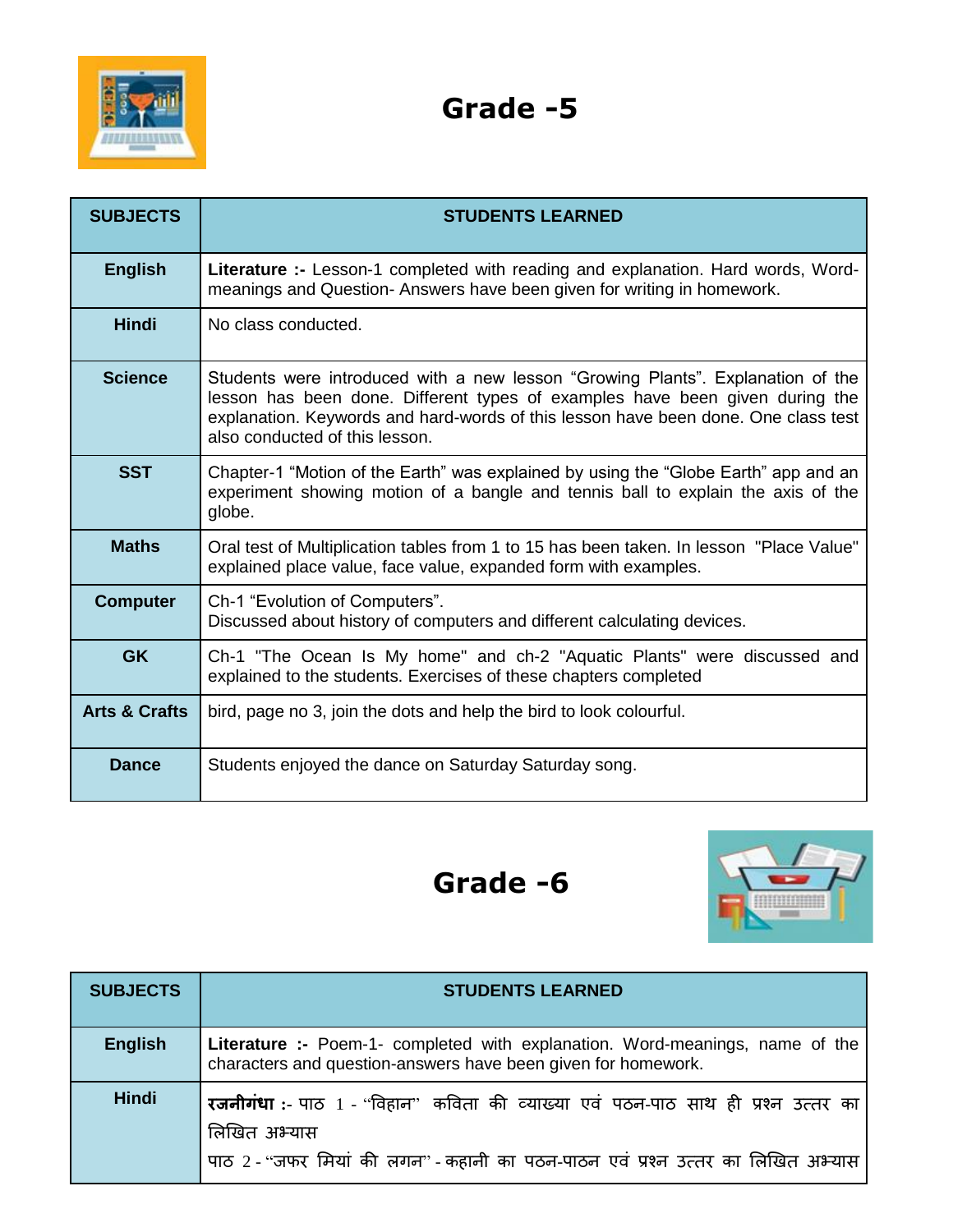|                          | एवं भाषा ज्ञान के रिक्त स्थानों की पूर्ति                                                                                                                                                                                                                                                                             |
|--------------------------|-----------------------------------------------------------------------------------------------------------------------------------------------------------------------------------------------------------------------------------------------------------------------------------------------------------------------|
| <b>Science</b>           | Students were introduced with a new lesson "Food: Where does it Come from?"<br>Explanation of the lesson has been done. Different types of examples have been<br>given during the explanation. Keywords, hard-words and whole exercise of this lesson<br>has been done. One class test also conducted of this lesson. |
| <b>SST</b>               | Based on the Chapter "What, How and When" students learnt the meaning of history<br>and sources of history. Textual exercise of this chapter was done.                                                                                                                                                                |
| <b>Maths</b>             | Oral test of Multiplication tables from 1 to 20 has been taken. In lesson "Numbers"<br>explained natural number, whole number, Roman number, place value, face value,<br>expanded notation, Indian and international system of numbers with examples.                                                                 |
| Gujarati                 | No class conducted.                                                                                                                                                                                                                                                                                                   |
| <b>Sanskrit</b>          | No class conducted.                                                                                                                                                                                                                                                                                                   |
| <b>Computer</b>          | Ch-1 "Computer Language"<br>Discussed about program and computer languages.                                                                                                                                                                                                                                           |
| <b>GK</b>                | Chapter-1 Useful Microbes and their advantages and disadvantages were explained<br>with different examples and exercise.                                                                                                                                                                                              |
| <b>Arts &amp; Crafts</b> | Materials and techniques.                                                                                                                                                                                                                                                                                             |



| <b>SUBJECTS</b> | <b>STUDENTS LEARNED</b>                                                                                                                                                                                                                        |
|-----------------|------------------------------------------------------------------------------------------------------------------------------------------------------------------------------------------------------------------------------------------------|
| <b>English</b>  | Literature :- Lesson-1 completed with reading and explanation. Explained to make a<br>character sketch and its importance. Word- meanings, character sketch and question-<br>answers have been given for homework.                             |
| <b>Hindi</b>    | L 1 - "ज्योति कलश छलके <sup></sup> ' कविता का सारगर्भित व्याख्या एव प्रश्न उत्तर साथ ही भाषा<br>ज्ञान के रिक्त स्थानों की पूर्ति<br>L2 - "राजधर्म" कहानी की व्याख्या एवं प्रश्न उत्तर साथ ही भाषा ज्ञान के रिक्त स्थानों की<br>पूर्ति ।        |
| <b>Science</b>  | Students were introduced with a new lesson "Nutrition in Plants". Explanation of the<br>lesson has been done. Different types of examples have been given during the<br>explanation. Keywords and whole exercise of this lesson has been done. |
| <b>SST</b>      | Based on the chapter "When, Where and How" students learnt the changing names of<br>subcontinent and different sources of history. Textual exercise of this chapter was<br>done.                                                               |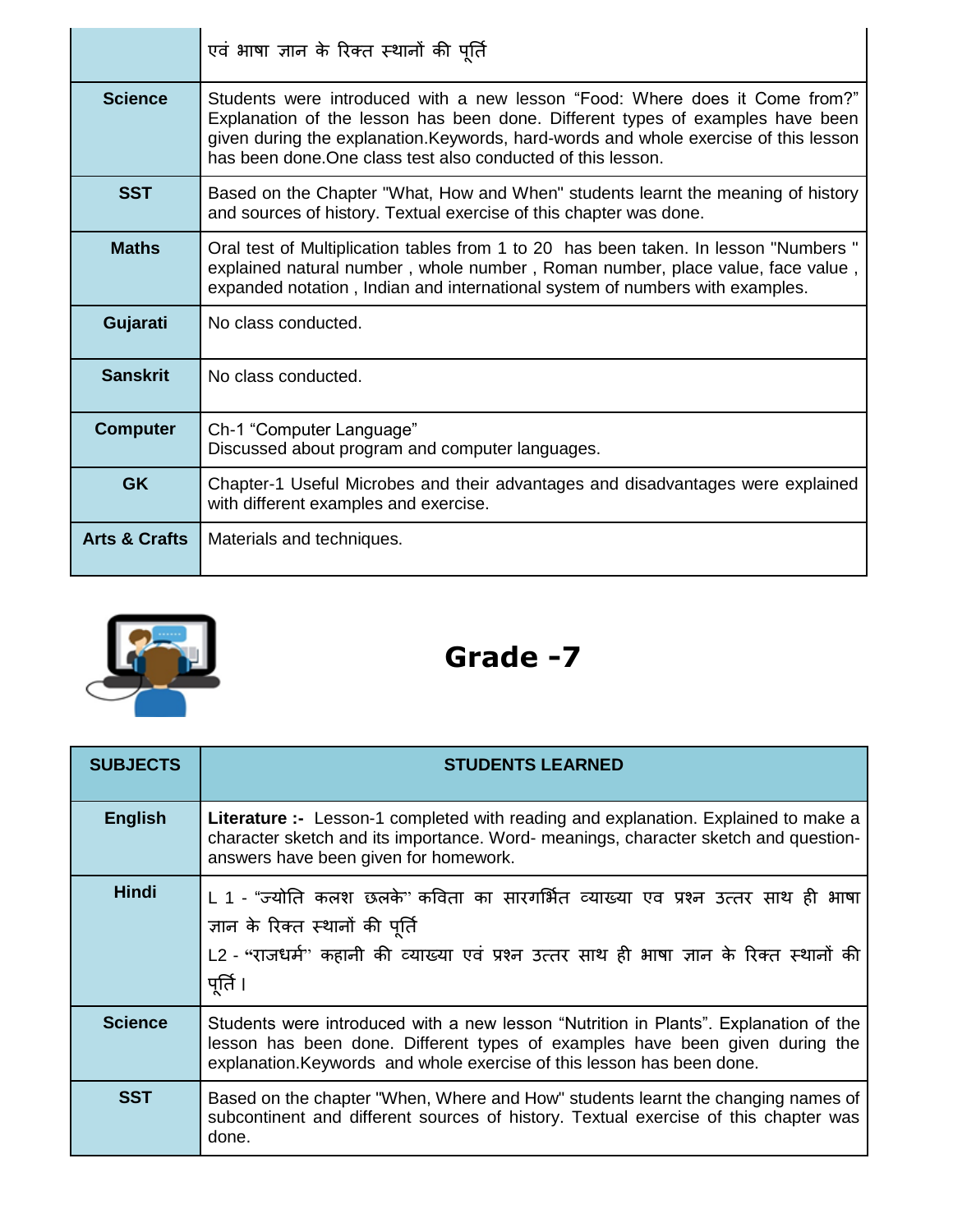| <b>Maths</b>             | Oral test of Multiplication tables from 1 to 20 and squares up to 20 has been taken.<br>In the lesson "Integers" explained integers, absolute value, rules for addition,<br>subtraction, multiplication, division of integers. Completed ex.1A. |
|--------------------------|-------------------------------------------------------------------------------------------------------------------------------------------------------------------------------------------------------------------------------------------------|
| Gujarati                 | વિદ્યાર્થીઓ પાસે ગયા વર્ષમાં શીખેલ વર્ણમાળાનું પુરાવર્તન કરાવ્યું. અને મારી શાળા<br>કવિતાનો અભ્યાસ કરાવ્યો.                                                                                                                                     |
| <b>Sanskrit</b>          | संस्कृत के वर्णमाला का लिखित अभ्यास एवं वन्दना का हिंदी अनुवाद सहित पठन।                                                                                                                                                                        |
| <b>Computer</b>          | Ch-2 "Working in windows 7"<br>Discussed about Microsoft Explorer.                                                                                                                                                                              |
| <b>GK</b>                | Chapter-1 "Turtles and Tortoises" and Chapter-2 "Migratory Birds" were explained<br>using examples and exercises.                                                                                                                               |
| <b>Arts &amp; Crafts</b> | Introduction: What is art? Elements of art.<br>Statue of unity: Page no 5, Enjoy pencil shading in statue of unity.                                                                                                                             |



| <b>SUBJECTS</b> | <b>STUDENTS LEARNED</b>                                                                                                                                                                                                          |
|-----------------|----------------------------------------------------------------------------------------------------------------------------------------------------------------------------------------------------------------------------------|
| <b>English</b>  | <b>Literature :-</b> Poem-1 completed with reading and explanation. Explained to make<br>character sketch and its importance. Word- meanings, character sketch and question-<br>answers have been given for homework.            |
| <b>Hindi</b>    | L-1 "एक ही वरदान दो त् <b>म</b> " - कविता का सारगर्भित व्याख्या, प्रश्न - उत्तर एवं भाषा ज्ञान के<br>रिक्त स्थानों की पूर्ति ।<br>L-2 "पुरस्कार" - कहानी की व्याख्या, प्रश्न - उत्तर एवं भाषा ज्ञान के रिक्त स्थानों की पूर्ति । |
| <b>Science</b>  | Students were introduced with a new lesson "Microorganisms". Explanation of the half<br>lesson has been done. Different types of examples have been given during the<br>explanation. Keywords of this lesson has been done.      |
| <b>SST</b>      | In the chapter "When, Where and How" students learnt modern period of Indian<br>history and sources of Indian history. Textual exercise of this chapter was done.                                                                |
| <b>Maths</b>    | Oral test of Multiplication tables from 1 to 20 and squares up to 20 has been taken.<br>In the lesson "Rational number", explained rational numbers, equivalent rational<br>number, comparison of rational number with examples. |
| Gujarati        | પાઠ-૧ૃપ્રકૃતિનું સૌંદર્યૄ નો અભ્યાસ કરાવ્યો.                                                                                                                                                                                     |
| <b>Sanskrit</b> | संस्कृत के वर्णमाला का लिखित अभ्यास एवं वन्दना का हिंदी अनुवाद सहित पठन।                                                                                                                                                         |
| <b>Computer</b> | Ch-1 "Networking Concepts"<br>Discussed about networking and it's advantages.                                                                                                                                                    |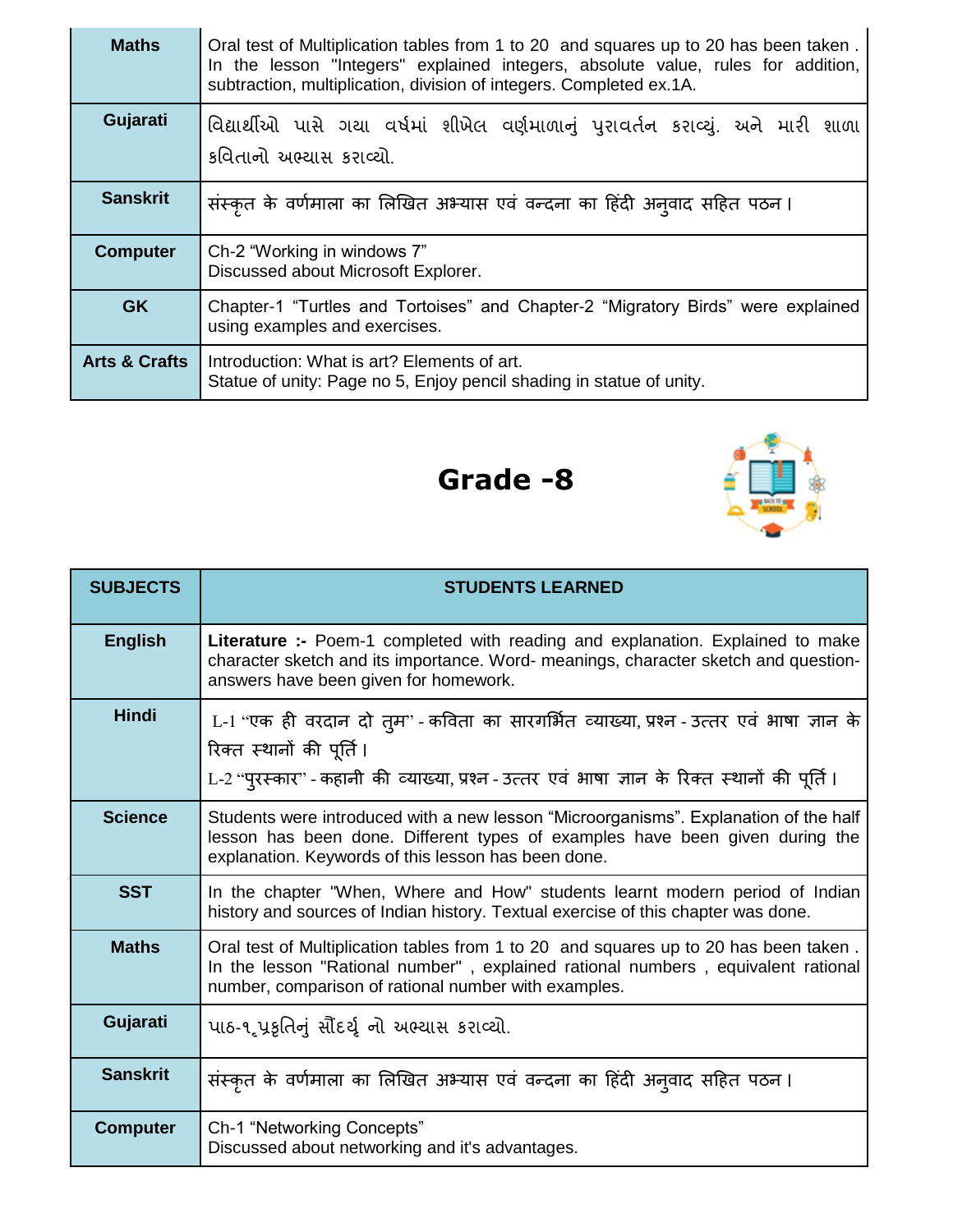| <b>GK</b>                | Chapter-1 "African Safari" was explained using different exercises.                                        |
|--------------------------|------------------------------------------------------------------------------------------------------------|
| <b>Arts &amp; Crafts</b> | Introduction about colours. Page no 6, Object drawing: Draw these objects and shade<br>with black ink pen. |



| <b>SUBJECTS</b>  | <b>STUDENTS LEARNED</b>                                                                                                                                                                                                                                 |
|------------------|---------------------------------------------------------------------------------------------------------------------------------------------------------------------------------------------------------------------------------------------------------|
| <b>English</b>   | Literature :- Beehive, Lesson-1 Completed with explanation. Summary, Character<br>sketch and question- answers have been given for homework.                                                                                                            |
| <b>Hindi</b>     | No class conducted.                                                                                                                                                                                                                                     |
| Gujarati         | કવિતા-૧ "છપ્પા" નો અભ્યાસ કરાવ્યો અને તેના પ્રશ્નોના ઉત્તર લખવ્યાં.                                                                                                                                                                                     |
| <b>Physics</b>   | Ch-8 "Motion" explained the following topics; moton and rest, scalar and vector<br>quantities, distance and displacement.                                                                                                                               |
| <b>Chemistry</b> | Introduced Ch-1 "Matter in Our Surrounding".                                                                                                                                                                                                            |
| <b>Biology</b>   | Ch-5 "Fundamental unit of life": Discovery of cell, major discovery of cell, characteristic<br>of cell, cell theory, types of cell, what is cell made of, structure of plasma membrane,<br>diffusion, osmosis.                                          |
| Geography        | Based on the chapter "India-size and location" explained the location and size of the<br>subcontinent. Students learnt the neighbours of India. Textual exercise of this chapter<br>was done.                                                           |
| <b>Civics</b>    | Chapter-1 "What is Democracy? How democracy?<br>Define democracy, types of democracy, censorship.                                                                                                                                                       |
| <b>Maths</b>     | "Number Systems" has been started and types of rational numbers have been<br>explained.<br>ALGEBRA :- Started lesson "Polynomial" wherein explained coefficient, term, zero<br>polynomial, linear, quadratic, and cubic polynomial . Completed ex. 2.1. |
| <b>Computer</b>  | Ch-1 "Application of IT -ITes Industry"<br>Discussed about call center, BPO, BPM.                                                                                                                                                                       |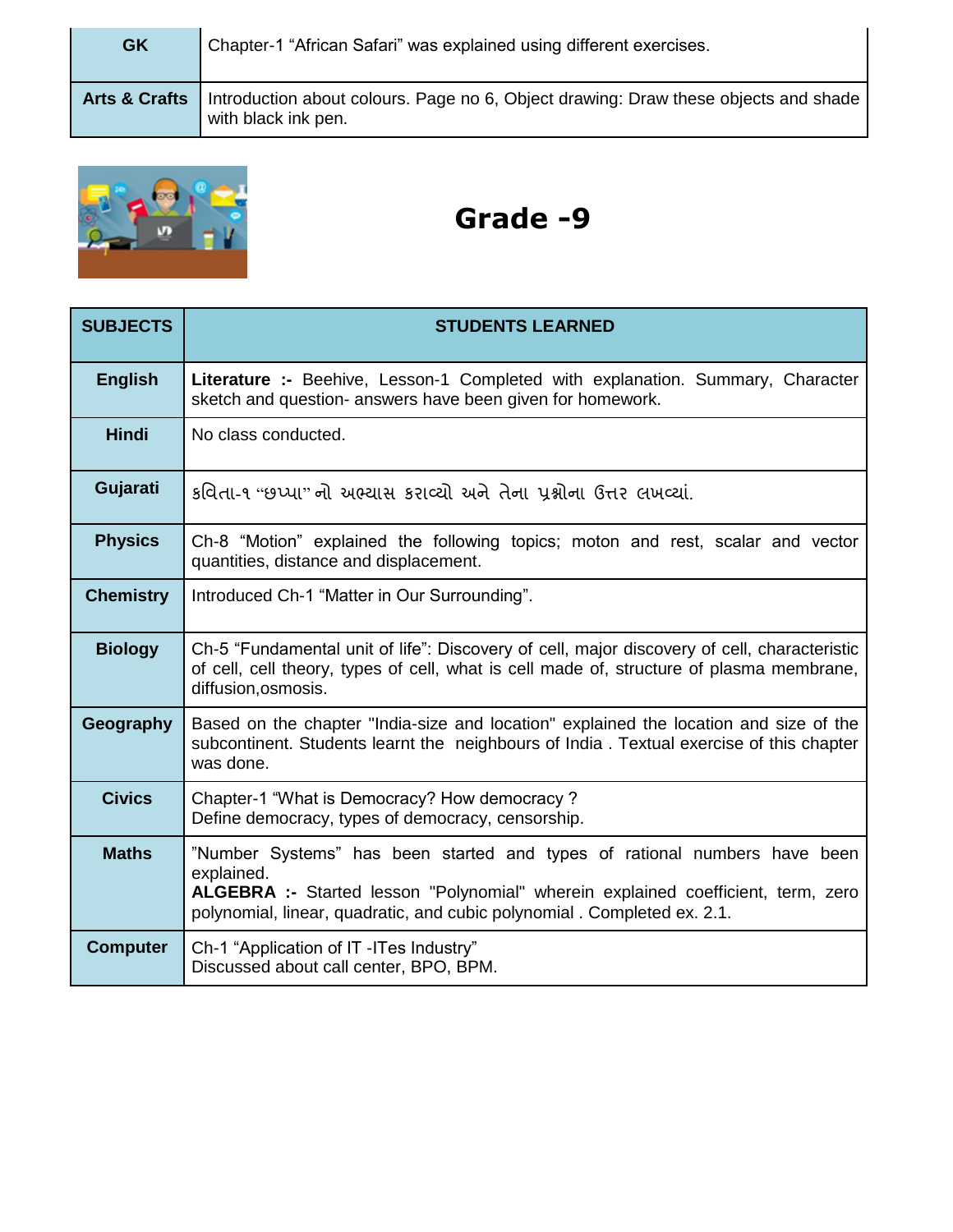

| <b>SUBJECTS</b>  | <b>STUDENTS LEARNED</b>                                                                                                                                                                                    |
|------------------|------------------------------------------------------------------------------------------------------------------------------------------------------------------------------------------------------------|
| <b>English</b>   | Grammar :- exercises such as, omission, gap filling, editing were practiced in class with<br>tips of time management and techniques to answer them. Chapter analysis of "Triumph<br>of Surgery" completed. |
| <b>Hindi</b>     | स्पर्श भाग 2 -कबीर के साखी के दोहे के अर्थपूर्ण व्याख्या के साथ ही प्रश्नोत्तर की संपूर्ण<br>व्याख्या एवं लिखित अभ्यास<br>मीरा के पदों की व्याख्या एवं प्रश्नों की मौखिक चर्चा।                            |
| Gujarati         | "લોકડાઉન" વિષય પર નિબંધ લખાવ્યો. અને પાઠ-૪,જીવન અંજલી થાજો' કવિતાનો અભ્યાસ<br>કરાવ્યો.                                                                                                                     |
| <b>Physics</b>   | Explained the regular and diffuse reflection, characteristics of image formed by plain<br>mirror.                                                                                                          |
| <b>Chemistry</b> | Ch-1 "Chemical Reaction and Equation". Explained balancing of chemical equations.                                                                                                                          |
| <b>Biology</b>   | Ch-6 "Life process", excretion, excretion in human beings, structure of nephron, urine<br>formation, artificial kidneys.                                                                                   |
| <b>Economics</b> | Chapter-2 'Sectors of Indian Economy' was started and is still going on.                                                                                                                                   |
| Geography        | Chapter-1 is completed. Students are asked to complete the homework.                                                                                                                                       |
| <b>History</b>   | Chapter-1 started.                                                                                                                                                                                         |
| <b>Civics</b>    | Chapter-2 "Federalism" completed.                                                                                                                                                                          |
| <b>Maths</b>     | "Polynomials" chapter has been started. Graph of quadratic equation, relation between<br>zeroes and coefficient has been explained.                                                                        |
| <b>Computer</b>  | Discussed about advantages and disadvantages of peer to peer network and client<br>server network.<br>Learned the concepts of Networking components.                                                       |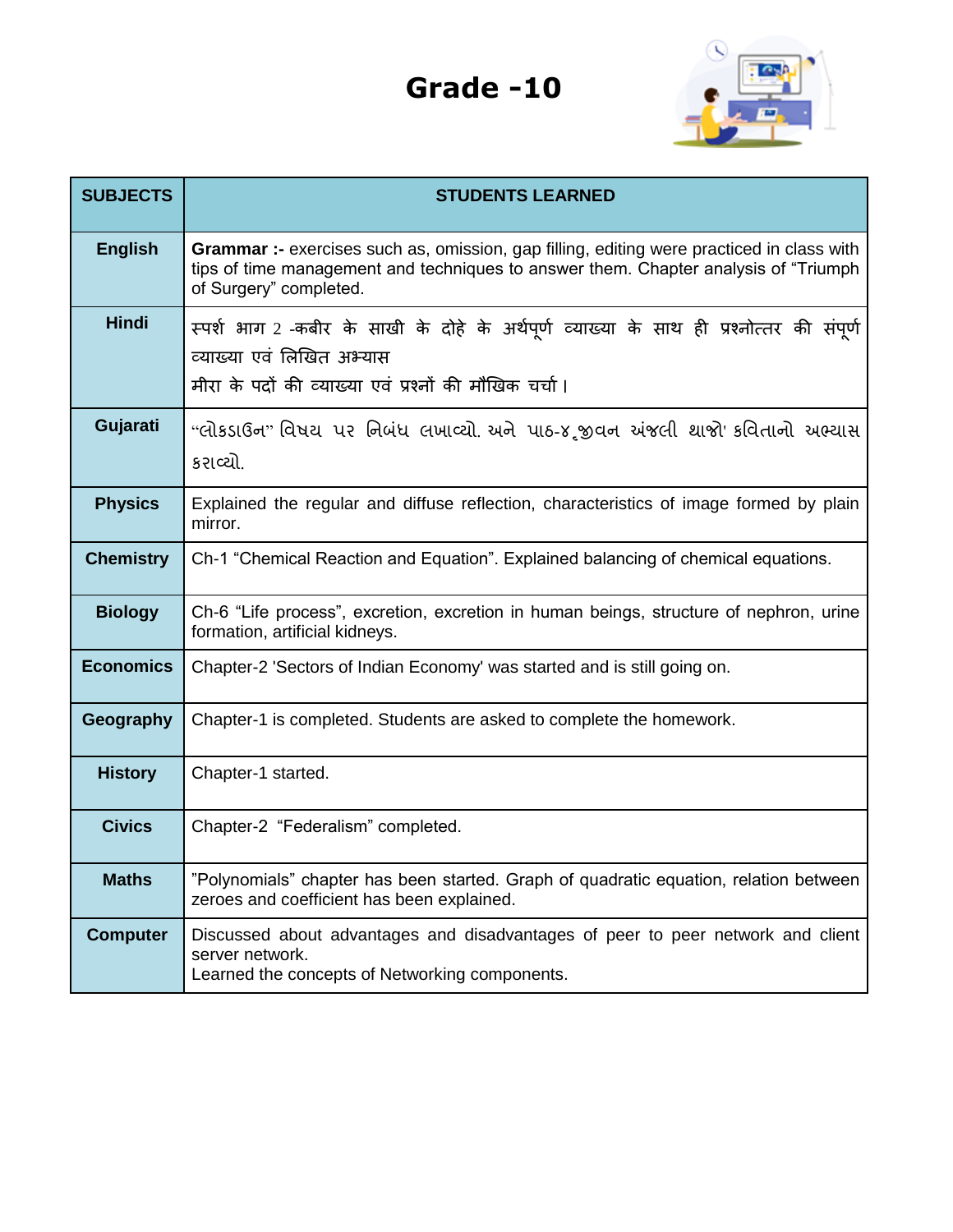# **Grade -12 (Science)**



| <b>SUBJECTS</b>                     | <b>STUDENTS LEARNED</b>                                                                                                 |
|-------------------------------------|-------------------------------------------------------------------------------------------------------------------------|
| <b>Chemistry</b>                    | Completed chapter "Haloalkanes and Haloarenes". Taken a test for the same<br>chapter.                                   |
| <b>Physics</b>                      | Completed the lesson-1.                                                                                                 |
| <b>Biology</b>                      | Megasporogenesis, structure of ovule, types of ovule, development of<br>endosperm, structure of monocot and dicot seed. |
| <b>Maths</b>                        | "Application of derivatives" has been started.                                                                          |
| <b>English</b>                      | Deep Water, Elementary school classroom in a slum.                                                                      |
| <b>Physical</b><br><b>Education</b> | No class conducted.                                                                                                     |



# **Grade -12 (Commerce)**

| <b>SUBJECTS</b>                     | <b>STUDENTS LEARNED</b>                                           |
|-------------------------------------|-------------------------------------------------------------------|
| <b>Accountancy</b>                  | Chapter-2 is still going on. Regular homeworks are given.         |
| <b>Business</b><br><b>Studies</b>   | Chapter-2 "Principles of Management" completed.                   |
| <b>Macro Economics</b>              | Chapter-6 "Forex Rate and BOP" was started and is still going on. |
| <b>Indian Economics</b>             | Chapter-2 going on.                                               |
| <b>English</b>                      | Deep Water, Elementary school classroom in a slum.                |
| <b>Physical</b><br><b>Education</b> | No class conducted.                                               |